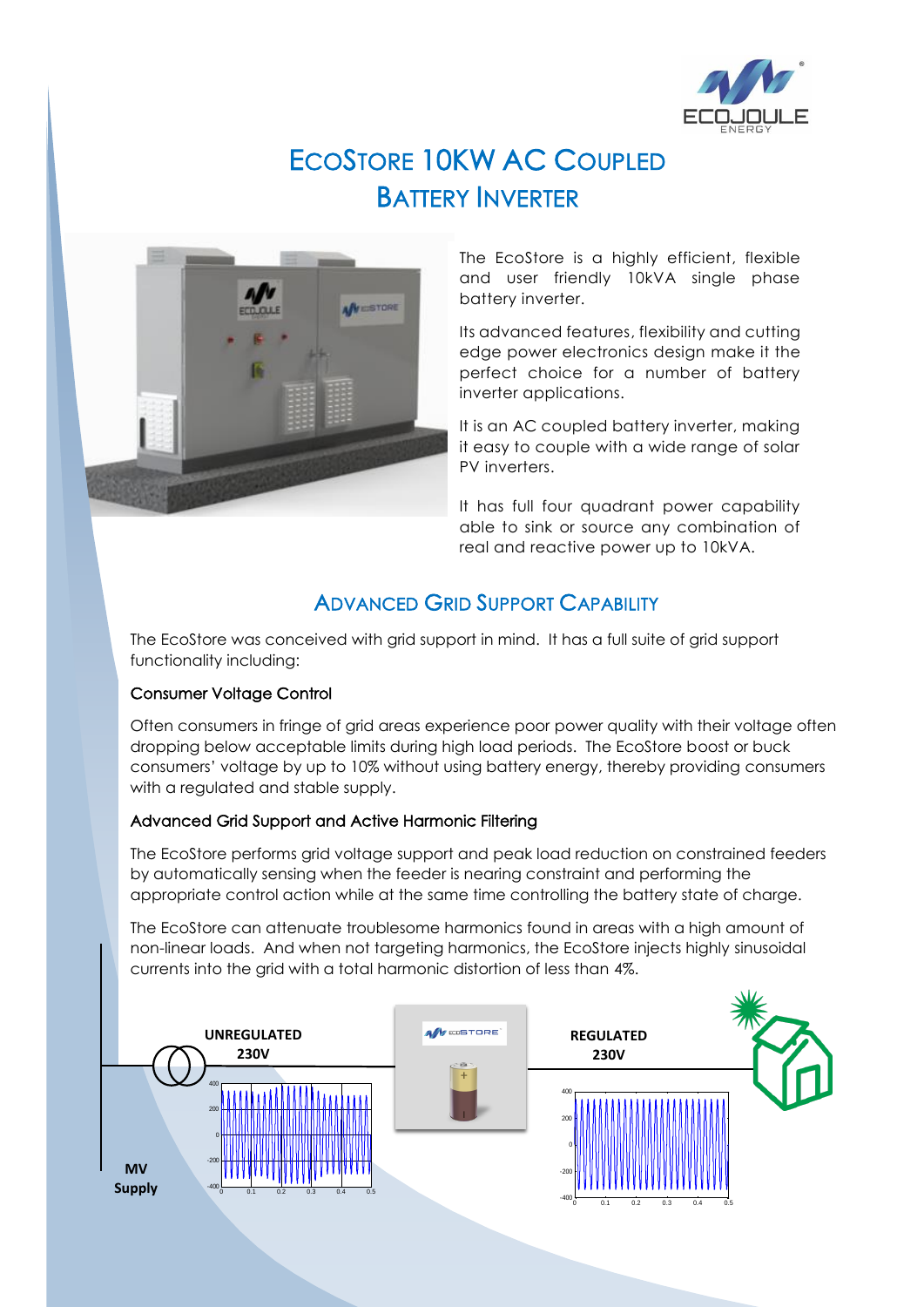

### Power outage back-up

The EcoStore senses grid power outages, isolates from the grid and supplies the consumer from the batteries thereby proving back up power during outages. The 10kVA rating means that generally the entire dwelling can be provided with back up power. Nonetheless programmable relays are provided to shed non-essential loads when running off batteries to extend the outage ride through period. If solar is available, then this is used to charge the batteries and extend the outage ride through period significantly.

| <b>ECOJOULE</b>   |                                                                                                                                                                                                                                                                                                                                                                                                                                                                                                                                                                                                                                                                   | <b>ACTIVE</b><br><b>Stop</b>         |
|-------------------|-------------------------------------------------------------------------------------------------------------------------------------------------------------------------------------------------------------------------------------------------------------------------------------------------------------------------------------------------------------------------------------------------------------------------------------------------------------------------------------------------------------------------------------------------------------------------------------------------------------------------------------------------------------------|--------------------------------------|
| Overview          | Reactive Power (KVAR)                                                                                                                                                                                                                                                                                                                                                                                                                                                                                                                                                                                                                                             |                                      |
| <b>C</b> Settings | $\circ$ 1 $\sim$ $\sim$ $\sim$ $\sim$ $\sim$ $\sim$<br>$\emptyset$ 2 and $\emptyset$ 2 and $\emptyset$ 3 and $\emptyset$ 3 and $\emptyset$ 3 and $\emptyset$ 3 and $\emptyset$ 3 and $\emptyset$ 3 and $\emptyset$ 3 and $\emptyset$ 3 and $\emptyset$ 3 and $\emptyset$ 3 and $\emptyset$ 3 and $\emptyset$ 3 and $\emptyset$ 3 and $\emptyset$ 3 and $\emptyset$ 3 and $\emptyset$ 3 and $\emptyset$                                                                                                                                                                                                                                                            | 5.54<br>5.54<br>0.00                 |
| <b>上</b> Export   | $\varnothing$ 3 and $\varnothing$ 3 and $\varnothing$ 3 and $\varnothing$ 3 and $\varnothing$ 3 and $\varnothing$ 3 and $\varnothing$ 3 and $\varnothing$ 3 and $\varnothing$ 3 and $\varnothing$ 3 and $\varnothing$ 3 and $\varnothing$ 3 and $\varnothing$ 3 and $\varnothing$ 3 and $\varnothing$ 3 and $\varnothing$ 3 and $\varnothing$ 3 and $\varnothing$ 3 and $\varnothing$                                                                                                                                                                                                                                                                             | 0.00                                 |
| D<br>Logs         | A.C. Voltage (V)                                                                                                                                                                                                                                                                                                                                                                                                                                                                                                                                                                                                                                                  |                                      |
| About             | $\emptyset$ 2 and $\emptyset$ 2 and $\emptyset$ 3 and $\emptyset$ 3 and $\emptyset$ 3 and $\emptyset$ 3 and $\emptyset$ 3 and $\emptyset$ 3 and $\emptyset$ 3 and $\emptyset$ 3 and $\emptyset$ 3 and $\emptyset$ 3 and $\emptyset$ 3 and $\emptyset$ 3 and $\emptyset$ 3 and $\emptyset$ 3 and $\emptyset$ 3 and $\emptyset$ 3 and $\emptyset$<br>$\boldsymbol{\theta}$ 3 and $\boldsymbol{\theta}$ and $\boldsymbol{\theta}$ and $\boldsymbol{\theta}$ and $\boldsymbol{\theta}$ and $\boldsymbol{\theta}$ and $\boldsymbol{\theta}$ and $\boldsymbol{\theta}$                                                                                                  | 238.22<br>238.22<br>200.00<br>200.00 |
|                   | A.C. Current (A)                                                                                                                                                                                                                                                                                                                                                                                                                                                                                                                                                                                                                                                  |                                      |
|                   | 01<br>$\mathfrak{A}$ 2 and $\mathfrak{A}$ and $\mathfrak{A}$ and $\mathfrak{A}$ and $\mathfrak{A}$ and $\mathfrak{A}$ and $\mathfrak{A}$ and $\mathfrak{A}$ and $\mathfrak{A}$ and $\mathfrak{A}$ and $\mathfrak{A}$ and $\mathfrak{A}$ and $\mathfrak{A}$ and $\mathfrak{A}$ and $\mathfrak{A}$ and $\mathfrak{A}$<br>$\sigma$ 3                                                                                                                                                                                                                                                                                                                                 | 23.25<br>23.25<br>0.00<br>0.00       |
|                   | A.C. Freq (HZ)                                                                                                                                                                                                                                                                                                                                                                                                                                                                                                                                                                                                                                                    |                                      |
|                   | <u> Andreas Andrew Andrew A</u><br>$Q_1$<br>________<br>$\mathfrak{g}_2$ and $\mathfrak{g}_3$ are the set of $\mathfrak{g}_4$ and $\mathfrak{g}_5$ are the set of $\mathfrak{g}_5$<br>$\boldsymbol{\varnothing}$ 3 and $\boldsymbol{\varnothing}$ 3 and $\boldsymbol{\varnothing}$ 3 and $\boldsymbol{\varnothing}$ 3 and $\boldsymbol{\varnothing}$ 3 and $\boldsymbol{\varnothing}$ 3 and $\boldsymbol{\varnothing}$ 3 and $\boldsymbol{\varnothing}$ 3 and $\boldsymbol{\varnothing}$ 3 and $\boldsymbol{\varnothing}$ 3 and $\boldsymbol{\varnothing}$ 3 and $\boldsymbol{\varnothing}$ 3 and $\boldsymbol{\varnothing}$ 3 and $\boldsymbol{\varnothing}$ 3 a | 49.98<br>49.98<br>46.00<br>46.00     |
|                   | Inverter Temp. (°C)                                                                                                                                                                                                                                                                                                                                                                                                                                                                                                                                                                                                                                               |                                      |
|                   | $01 -$<br>________                                                                                                                                                                                                                                                                                                                                                                                                                                                                                                                                                                                                                                                | 61.48                                |
|                   | $02 =$                                                                                                                                                                                                                                                                                                                                                                                                                                                                                                                                                                                                                                                            | 61.48<br>60.00                       |

# POWERFUL, USER FRIENDLY

The EcoStore runs a web server on the device, allowing setup and monitoring from any connected smart device capable of running a browser (tablet, laptop, smartphone).

Parameter settings are clear and easy to understand.

Users are able to monitor (and even graph) real time quantities such as real or reactive power, state of charge, current, voltage and so on in real time.

The EcoStore has a rich datalogging capability, able to log up to 64GB of historical recorded data. Users can access this data via an intuitive tool allowing fine or course data to be downloaded depending on the time period of interest and the bandwidth of communications connection.

The EcoStore has incredible processing power on board, allowing it to be used as an energy management platform and easily integrate  $3<sup>rd</sup>$  party applications such as peer to peer energy trading apps, cloud based visualisation systems and so on. Contact Ecojoule Energy for more information.



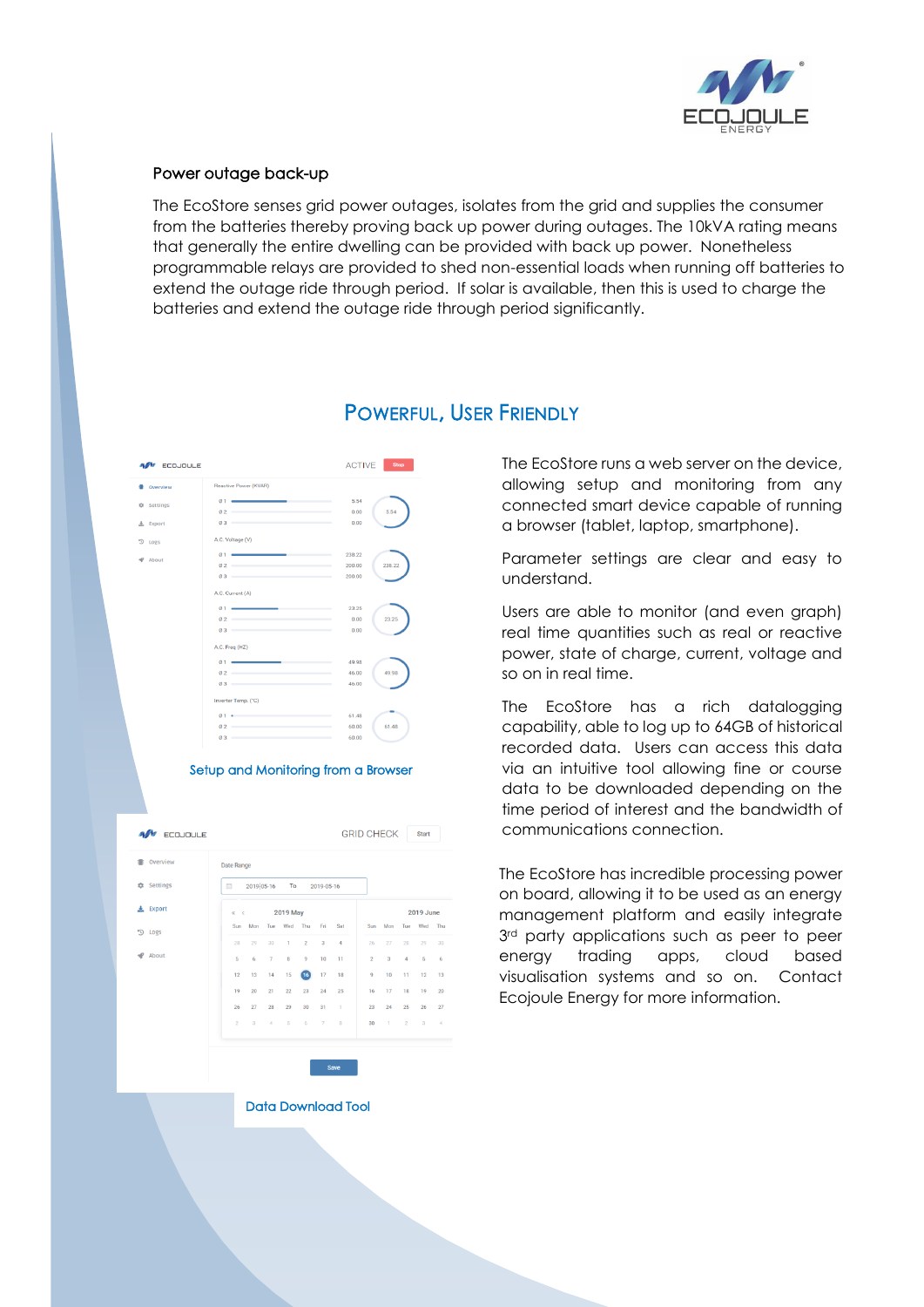

# UNMATCHED FLEXIBILITY

The EcoStore has a separate built-in Linux based processor available for custom applications. This allows custom applications to be developed without fear of breaking any of the standard software functions. This, together with a huge amount of on board storage, multiple controllable relays and the support of multiple communications channels (Ethernet, WiFi, RS485, CAN) opens up a wide range of potential applications. Contact EcoJoule Energy if you have a specific requirement.

| 22 |                                                                                                                                                                                                                                |
|----|--------------------------------------------------------------------------------------------------------------------------------------------------------------------------------------------------------------------------------|
| 23 | -- delta power limit on power ramp up                                                                                                                                                                                          |
| 24 | local dp limit up = $p$ max $*$ t s / t ramp up                                                                                                                                                                                |
| 25 | -- delta power limit on power ramp down                                                                                                                                                                                        |
| 26 | local dp limit down = $-p$ max $*$ t s / t ramp down                                                                                                                                                                           |
| 27 |                                                                                                                                                                                                                                |
| 28 | if smoothing method == $'$ filter' then                                                                                                                                                                                        |
| 29 | -- filter measured PV output power with 1st order filter                                                                                                                                                                       |
| 30 | p pv filt = p pv filt 1 * $(1 - t s / t$ filt) + p pv * t s / t filt                                                                                                                                                           |
| 31 |                                                                                                                                                                                                                                |
| 32 | -- update (k-1) filter values                                                                                                                                                                                                  |
| 33 | $p$ pv filt $1 = p$ pv filt                                                                                                                                                                                                    |
| 34 |                                                                                                                                                                                                                                |
| 35 | elseif smoothing method $==$ 'ramp' then                                                                                                                                                                                       |
| 36 |                                                                                                                                                                                                                                |
| 37 | local delta p in = $(p py - p py fill 1) / t s$                                                                                                                                                                                |
| 38 |                                                                                                                                                                                                                                |
| 39 | if delta $p$ in $>$ dp limit up then                                                                                                                                                                                           |
| 40 | $p$ pv filt = $p$ pv filt $1 + dp$ limit up                                                                                                                                                                                    |
| 41 | elseif delta $p$ in $\left\langle$ dp limit down then                                                                                                                                                                          |
|    | the control of the state of the control of the state of the control of the control of the control of the control of the control of the control of the control of the control of the control of the control of the control of t |

#### Sample Scripting Code Snippet

### BATTERY FLEXIBLE AND AGNOSTIC

EcoJoule Energy supplies the EcoSTORE as a turnkey Battery Energy Storage System with integrated batteries. Nevertheless the type and capacity of the batteries is flexible, depending on the application and operating environment. Both Lithium-Ion and Lead Acid Batteries are supported and the amount of connected storage is flexible, typically in the range of 10kWh to 60kWh.